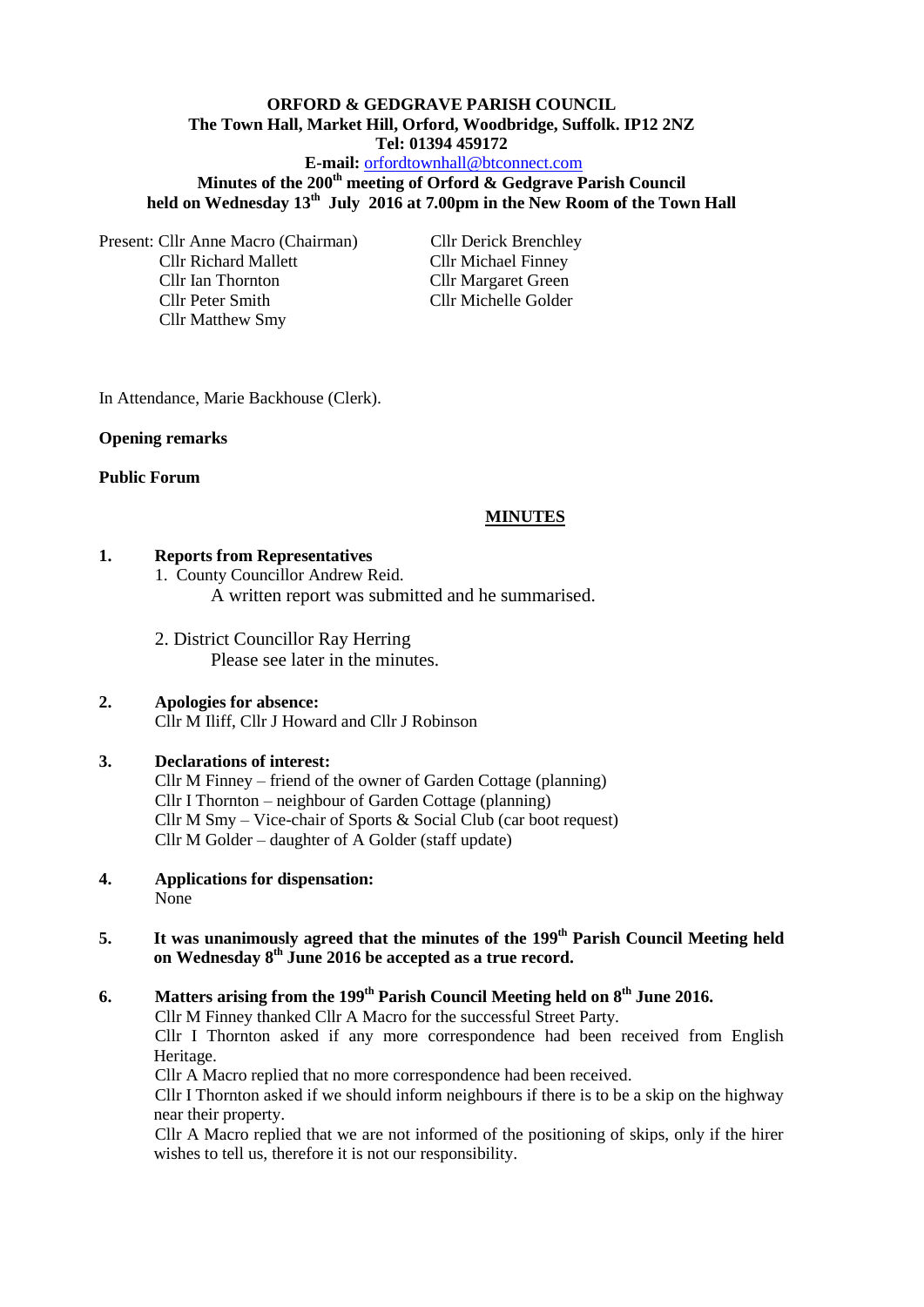## **7. Finance**

7.1 The Council received, noted and approved the cheques and balances from  $1<sup>st</sup>$  June –  $30<sup>th</sup>$ June 2016.

7.2 The Council noted and approved the quarterly accounts up to the end of June.

7.3 The Council approved the annual subscription of £100 to LCPAS, also a couple of courses for the Clerk and the Chairman to attend at a total cost of £70.

## **8. Planning**

### **DC/16/2106/FUL – Esher Cottage, Mundays Lane, Orford**

This was a request to insert a roof light, replace the porch and insert glass doors in the garage.

The Councillors had no objection to this proposal.

## **DC/16/2308/FUL – The Garden Cottage, 2 Ipswich Road, Orford**

This was a request to to convert the loft space to a bedroom and construction of new vehicular access.

Cllr A Macro summarised a letter from a neighbour of the property stating various points of objection.

Cllr M Finney commented that the majority of the changes to the property were at the back with only the vehicular access to the front.

Cllr M Golder commented that there does not seem to be a problem with the vehicular access.

Cllr P Smith said that we should consider the points of view of the community.

Both Cllr P Smith and Cllr M Smy were concerned about the impact of the balcony.

#### **The Chairman closed the meeting at 7.35pm**.

Melissa Billen, architectural designer for the Garden Cottage.

Lots of thought had been given to the sight line from the balcony, many measurements had been taken; the bathroom window is to be changed to a velux window this is to be duplicated in the kitchen; they do appreciate that the balcony may be an issue.

#### **The Chairman opened the meeting at 7.40pm**

It was agreed by all the Councillors to support the planning application but do understand that there may be an issue with the balcony.

#### **9. Parish Council Business:-**

#### **(1) Car boot sales**

Cllr A Macro read out an email from the Sports & Social Club requesting the use of the recreation ground to hold a car boot sale. Cllr A Macro commented that she has already spoken to the Committee at the Sports & Social Club about this and they have stated that it would not go ahead if the weather was bad.

It was agreed by all to allow one to go ahead and see how well it goes.

**Clerk to contact the Sports & Social Club**

## **(2) Elite Tree Services**

Cllr R Mallett reported that a meeting had taken place with Nicholas Newton, SCDC Tree Officer; he had looked at the report and the trees, and agreed with everything that had been stated.

The Clerk reported that she had a visit from Mrs Tristem concerning the lime tree in Quay Street. She felt that the tree was hers and that the Parish Council should not remove any of the branches to clear her house without her being made aware of it.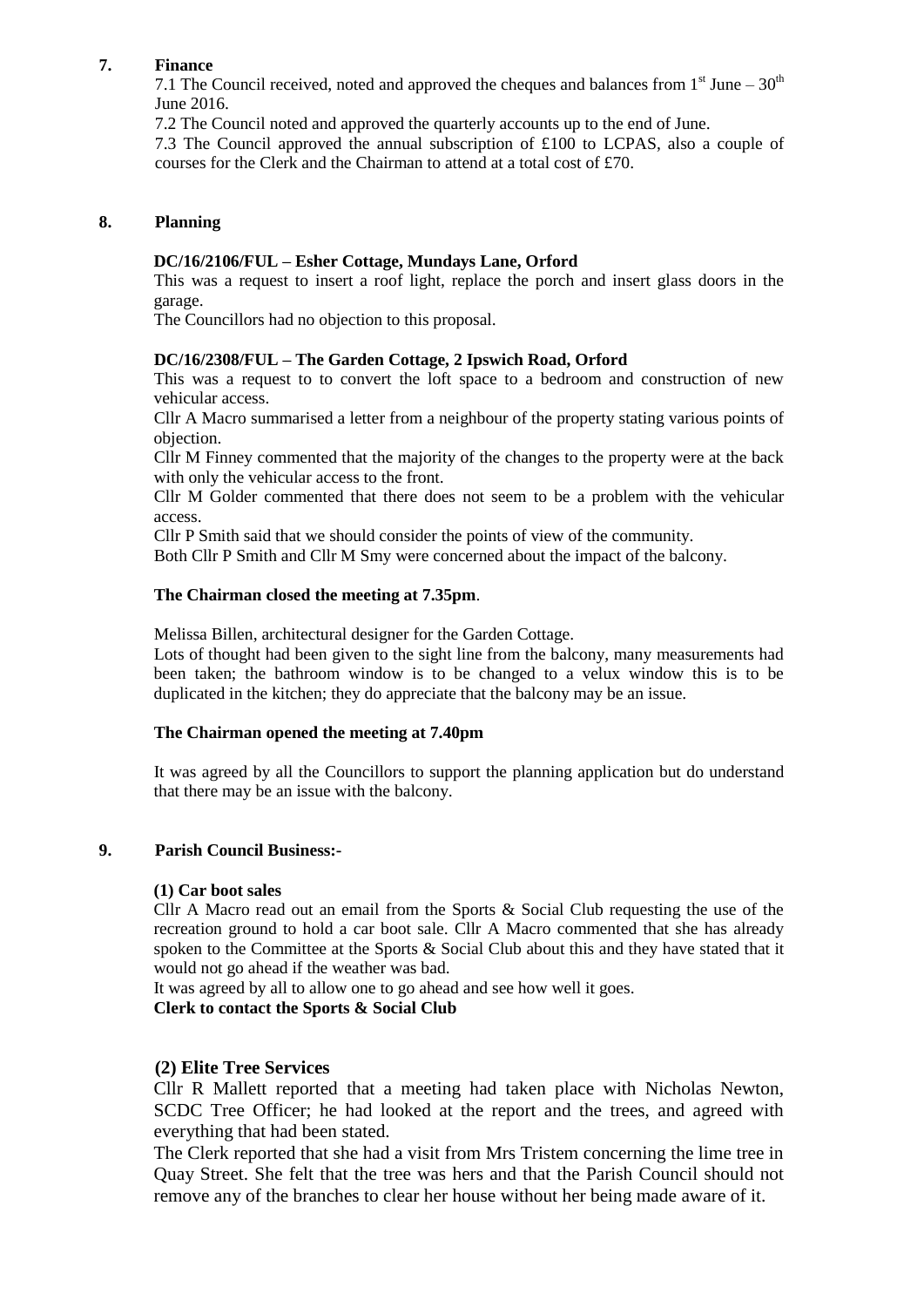The Councillors agreed that the tree was on the village green and was the property of the Parish Council. It was therefore agreed that Elite Tree Services should carry on with the schedule of work.

# **(3) Re-adopt the Suffolk Code of Conduct**

Cllr P Smith proposed that we should adopt the Suffolk Code of Conduct and this was seconded by Cllr M Finney and agreed by all.

# **(4) Christmas Carols around a tree**

Cllr A Macro reported that she had been approached by a member of the parish stating how much the Christmas Carols around the tree in Pump Street was enjoyed. A tree on the village green outside the shop or near the village pump would be the best place to hold this event. It was suggested that around the pump may be the preferred place as it would not make a muddy mess on the village green.

Cllr M Golder wondered if Pump Street would need to be closed to traffic.

It was agreed by all that this should be investigated further to see what the cost would be and whether the road would need to be closed.

# **(5) Village Voice/Link**

Cllr A Macro commented that she had seen some very nice brochures/magazines that have been compiled by various town/parish councils. It would be nice to discuss the possibility of combining the Village Voice and the Link to make one magazine. Currently the NOTT and the Parish Council pay £64 per month for 6 months.

Cllr M Finney said that this had been suggested before, we need to be careful not to upset the people involved.

Cllr I Thornton suggested that we should look into the cost of this.

The Councillors had no objection to a meeting.

## **(6) Staff meeting update with J Cheney and A Golder**

The Clerk reported that she and Cllr A Macro had met with J Cheney. He had no problems and had all the equipment he needed. Cllr A Macro informed Jon that his father had been seen helping him and this would not be covered by the Parish Council if he were to have an accident. If he does it, it is at his own risk.

The Clerk also had a meeting with A Golder, and he had no problems. He did request a 'floating' hour that could be available on a weekly basis if he required some extra time. The Councillors commented that this would need to be written in his contract stating how many 'floating' hours he could take each year. This was to be discussed at the next budget meeting.

# **1.2 District Councillor Ray Herring**

Ray Herring gave a summary to the Councillors regarding the Devolution; there are several stages to this; it will support growth and infrastructure; there will be an elected Mayor; and there is an information evening at SCDC on the  $21<sup>st</sup>$  July to give further details.

The new offices at Melton are on target to be completed and the move will take place in November. Where the old offices stand there are to be 60-70 new homes built, with one third of them being affordable housing.

There is hoping to be a SCDC and Waveney merger, this case will be published in 10 days' time. It will be put out for public consultation. This will provide us with savings in the future; there may be some reduction in staff.

The footway lighting is being shut down during part of the night, this is to save money.

Cllr P Smith asked why 25% of the 16 areas have pulled out of the devolution.